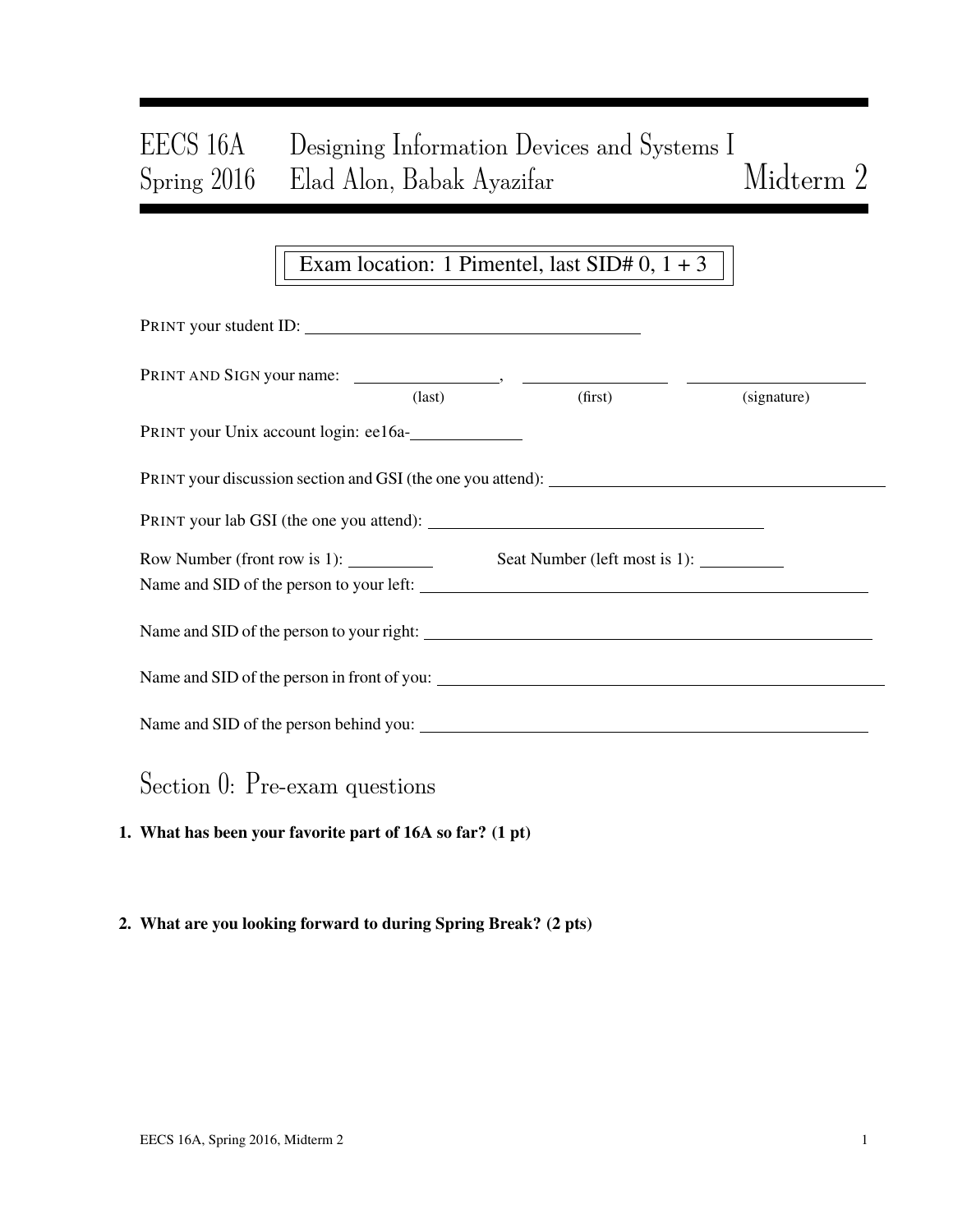Do not turn this page until the proctor tells you to do so. You can work on Section 0 above before time starts.

# Section 1: Analysis questions

*Unless told otherwise, you must show work to get credit. Note that all op-amps can be assumed to be ideal (unless explicitly stated otherwise.)*

#### 3. You Can't Divide Me! (9 pts)

(a) (4 pts) Find  $V_{out}$  as a function of  $V_{in}$ .

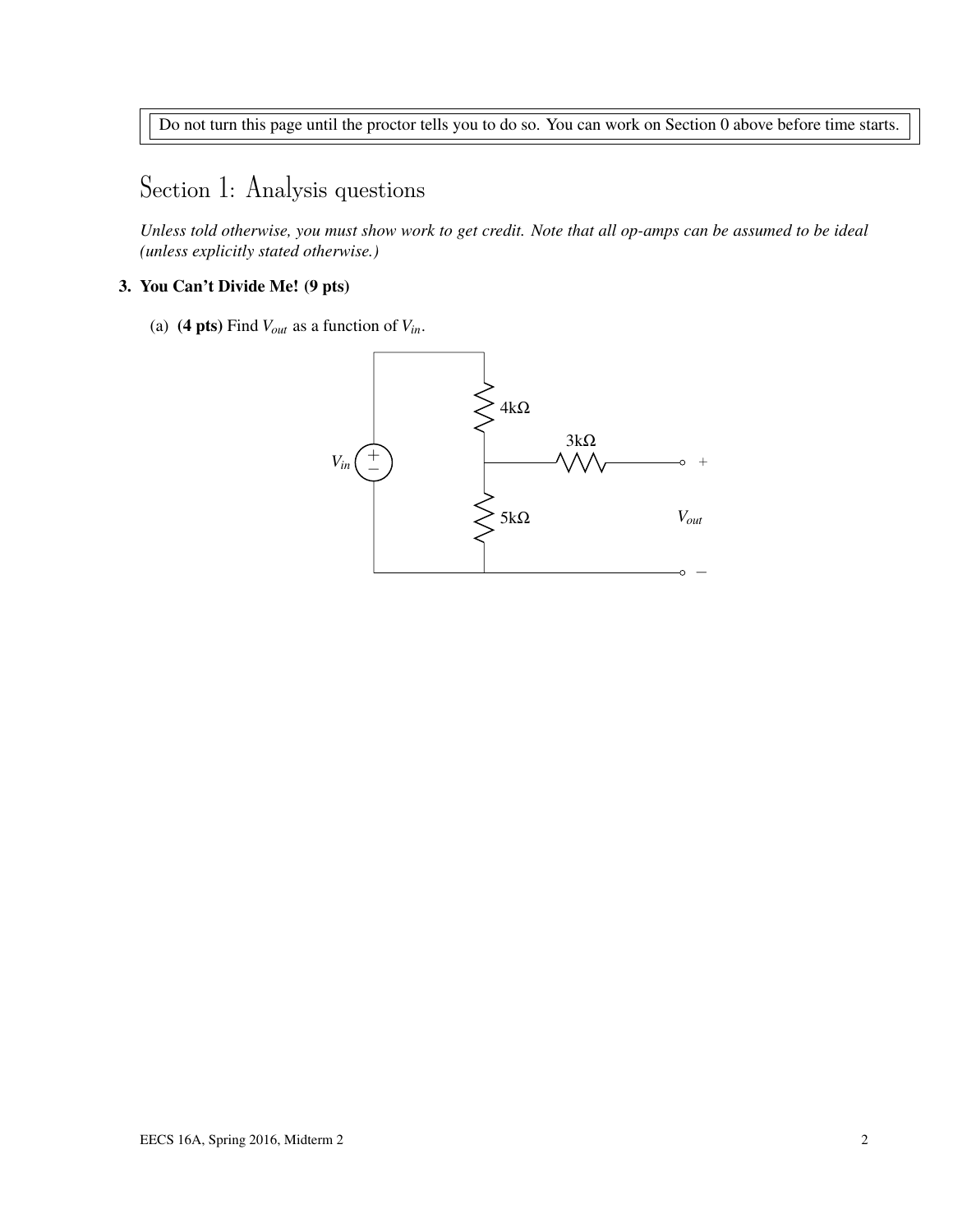(b) (**5 pts**) Find  $V_{out}$  as a function of  $V_{in}$ . *(Hint: Pay attention to where the positive and negative terminals of Vout are.)*

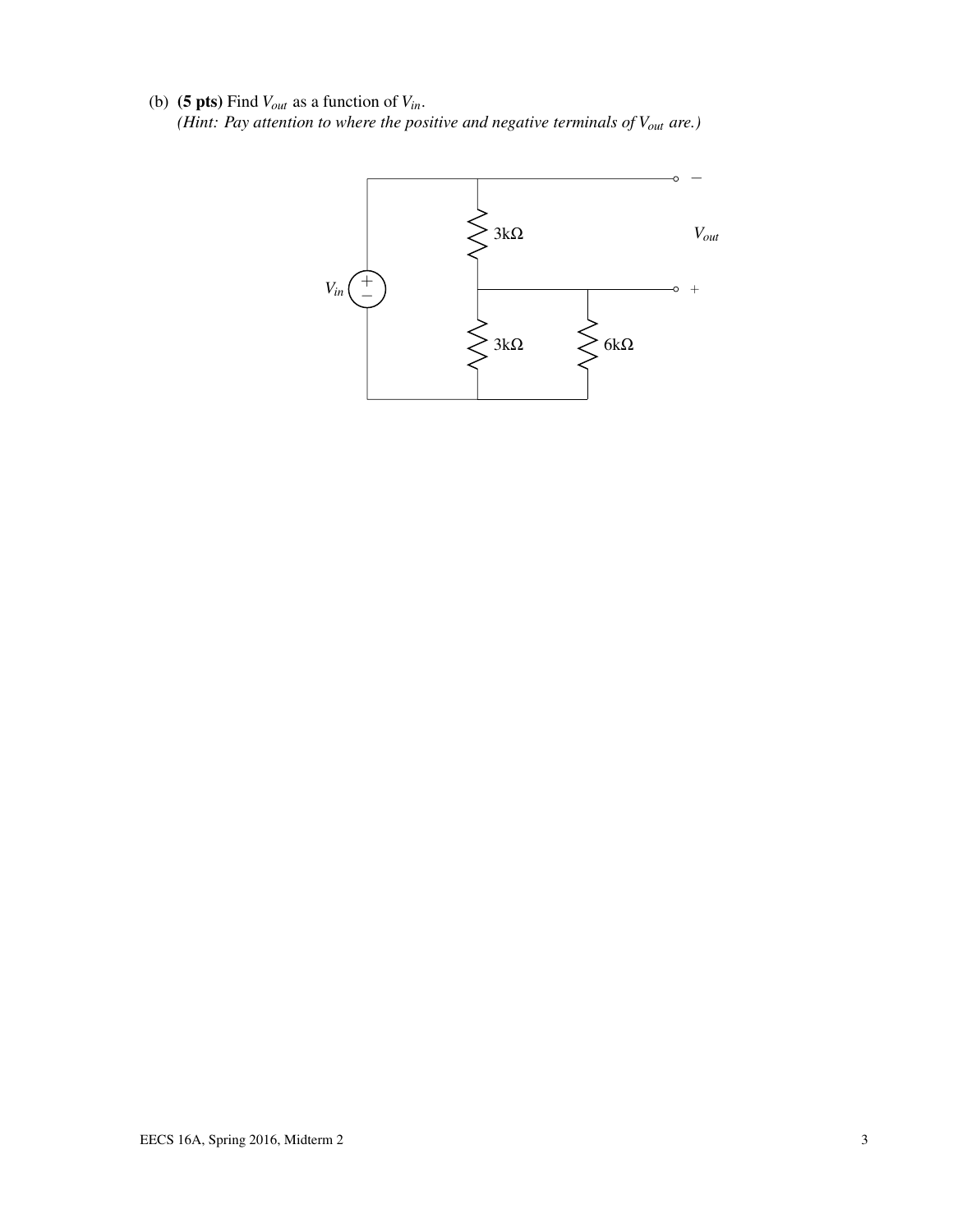### 4. {}Circuits (14 pts)

(a) (4 pts) Given the circuit shown below:



Use only KCL and Ohm's Law to set up a system of equations relating each of the labeled currents  $(I_1, I_2, I_3)$  and voltages  $(V_1, V_2)$ . Then construct a 3x5 matrix *A* representing this system of equations such that  $Ax = 0$  where *x* is:

$$
x = \begin{bmatrix} I_1 \\ I_2 \\ I_3 \\ V_1 \\ V_2 \end{bmatrix}
$$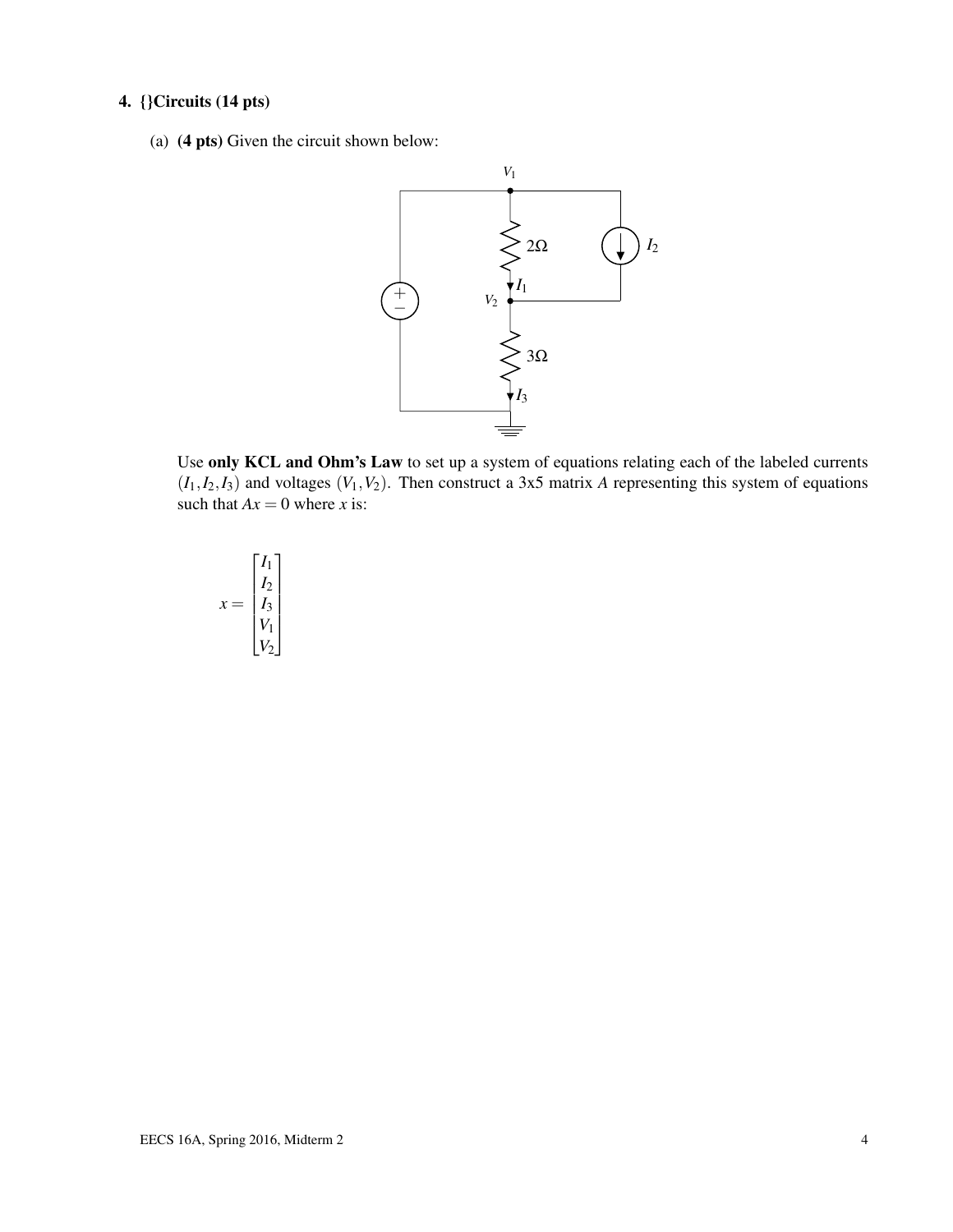(b) (6 pts) For the matrix *A* provided below, which may or may not be the matrix you constructed in a), find a basis for the nullspace of *A*

| $A = \begin{bmatrix} 0 & 0 & 1 & 0 & 3 \\ -1 & 1 & 1 & 0 & 0 \\ 0 & -1 & 0 & 2 & -5 \end{bmatrix}$ |  |  |  |
|----------------------------------------------------------------------------------------------------|--|--|--|

(c) (4 pts) Explain what the nullspace of the A matrix you found in part (a) means in the context of this circuit.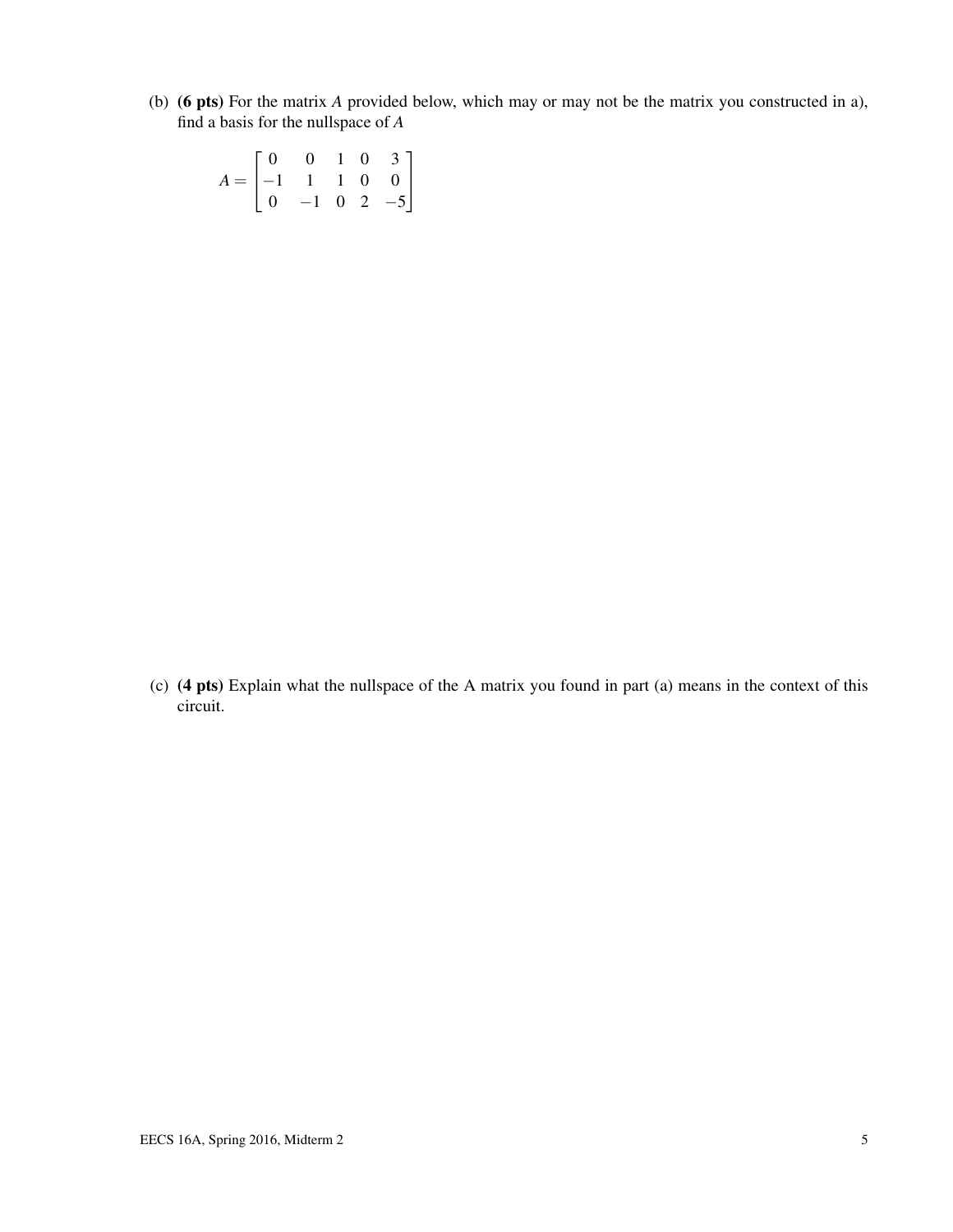### 5. Look At That Bling (8 pts)

Use the Golden Rules to derive  $V_{out}$  as a function of  $V_1$  and  $V_2$  for the circuit shown below:

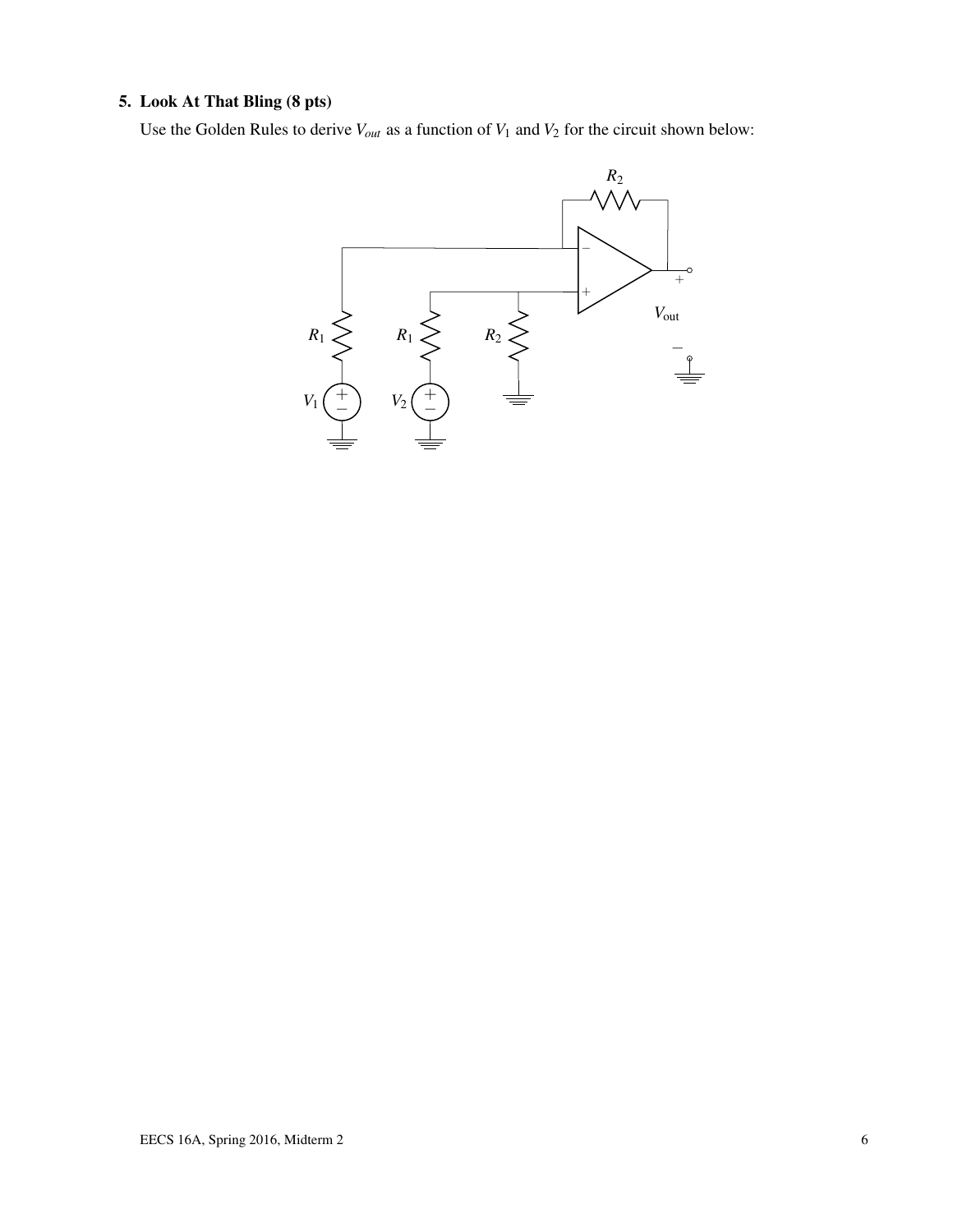#### 6. Big Caps Reconnected (12 pts)

(a) (4 pts) For the circuit shown below, assume that the  $\phi_1$  switches are initially closed and the  $\phi_2$  switch is initially open. Calculate  $V_{out}$  after the  $\phi_1$  switches are open and the  $\phi_2$  switch is closed.

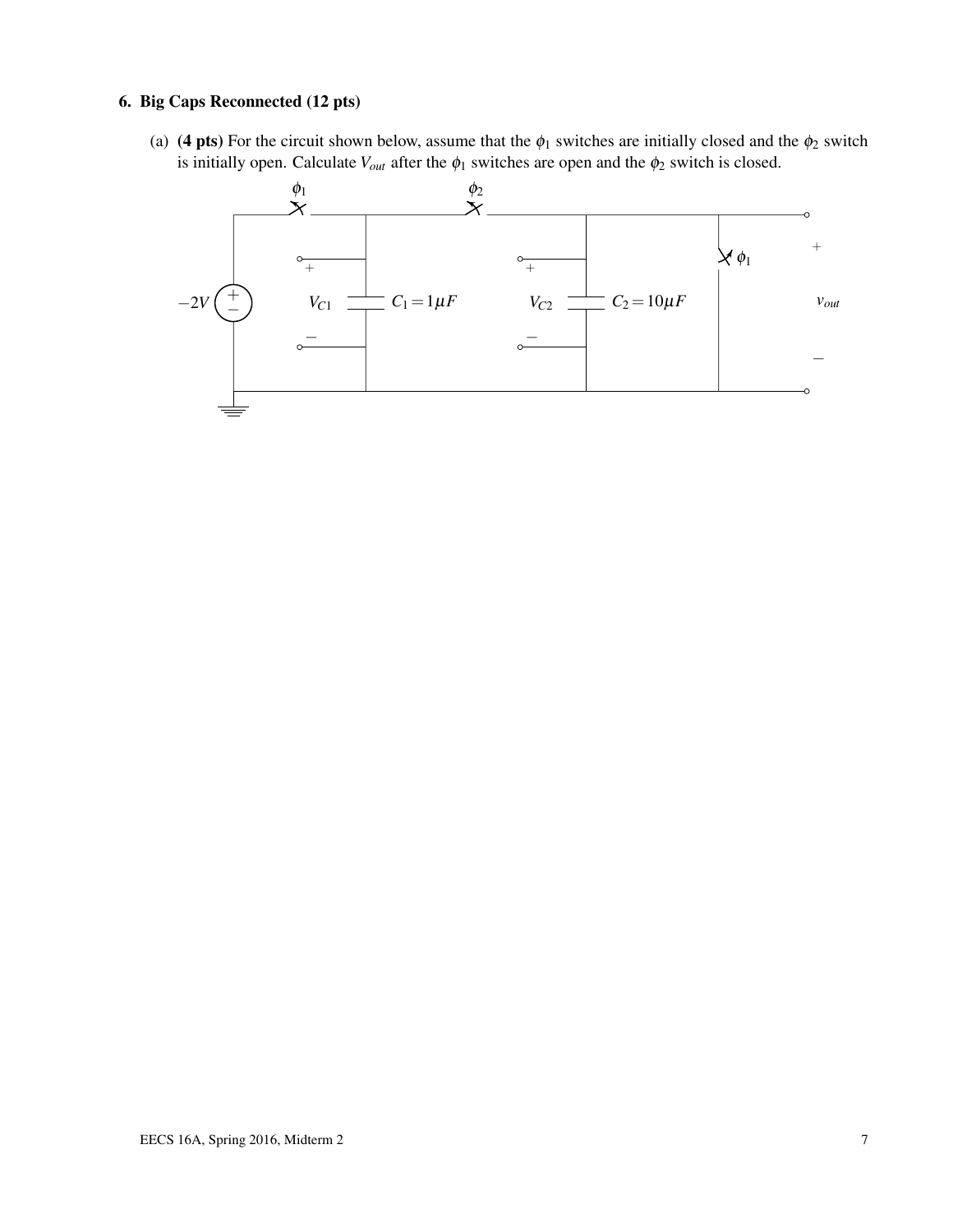Now consider the following circuit for parts (b) and (c):



(b) (4 pts) What is the charge on each capacitor when the  $\phi_1$  switches are closed and the  $\phi_2$  switch is open? *Hint*: Be sure to measure the voltage across each of the capacitors in the way we have indicated on the diagram, and then pay careful attention to the signs of the charges.

(c) (4 pts) If the  $\phi_2$  switch is closed and the  $\phi_1$  switches are opened after the initial configuration from part (b), what is  $v_{out}$  ?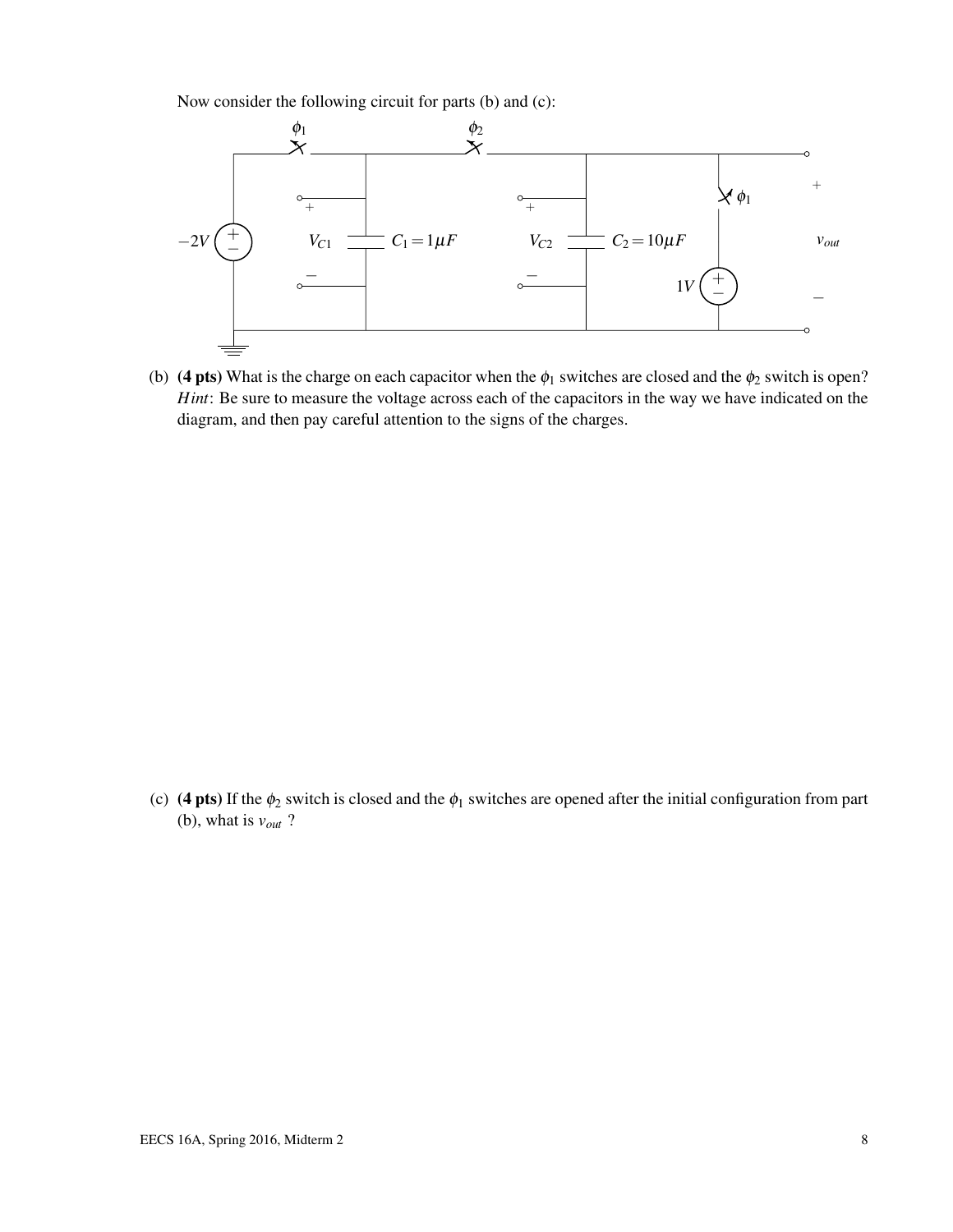PRINT your name and student ID:

[If you are want the work on this page be graded, please state CLEARLY which problem(s) this space is for.]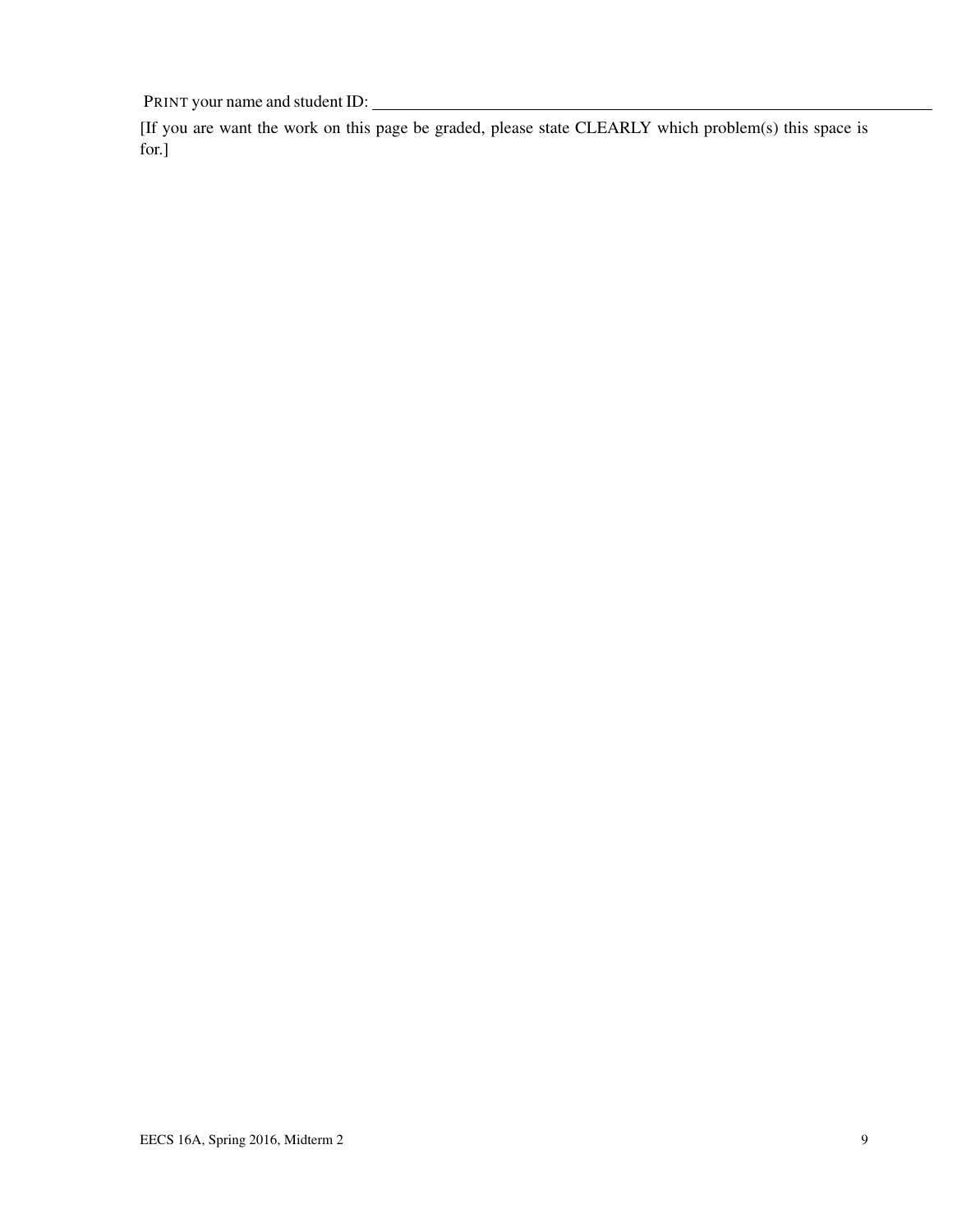# Section 2: Free-form Problems

### 7. Black Boxes (11 pts)

(a) (6 pts) Derive the Thévenin equivalent of the circuit shown below; the equivalence should be found from the + and - terminals used to measure *Vout*. Be sure to provide numerical values for all the components of the equivalent circuit.

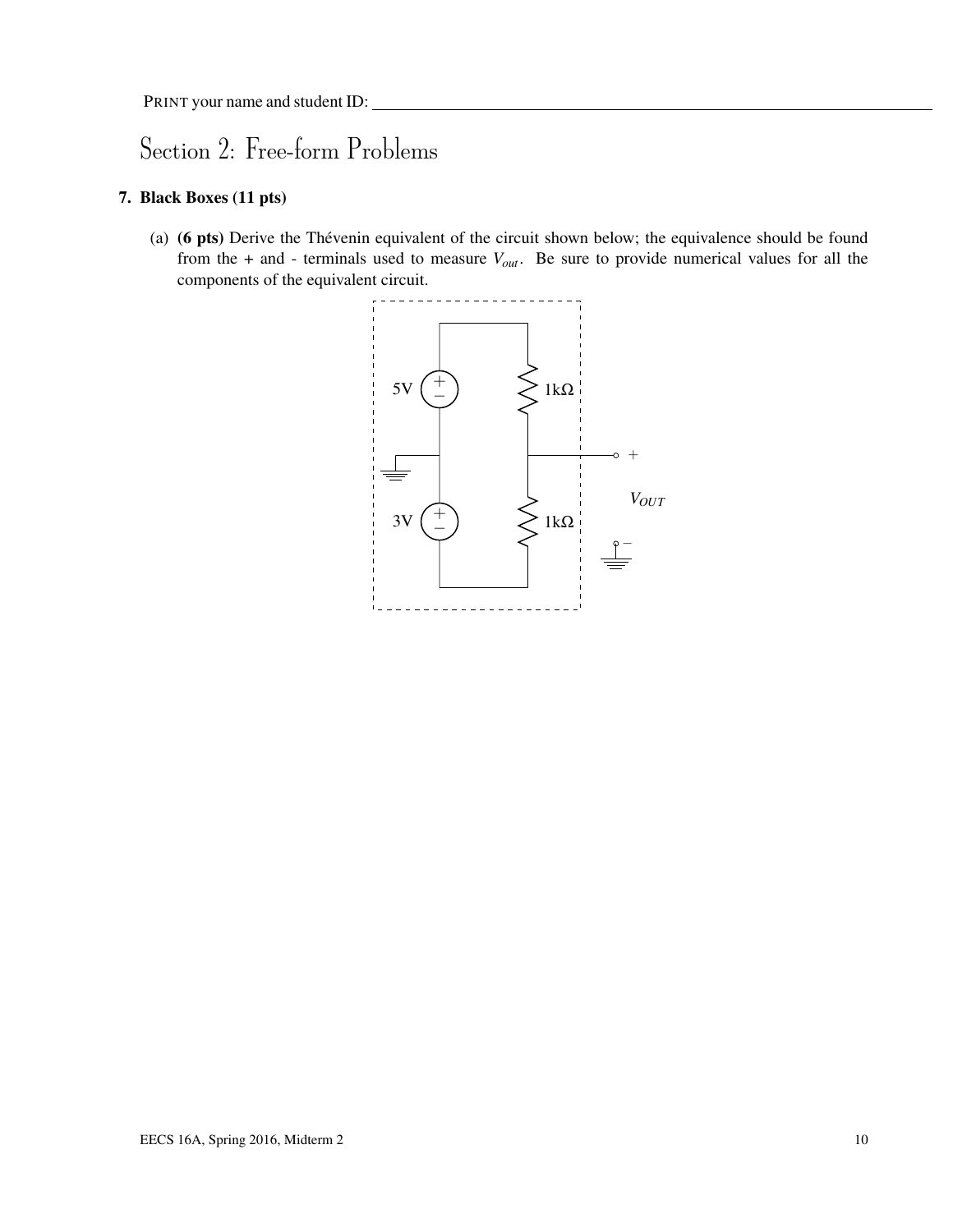(b) (5 pts) Your colleague from Stanford approaches you with the circuit shown below and claims that since they used ideal op-amps in their circuit, the circuit will always provide the same *V<sup>L</sup>* for any positive value of *RL*:



Is your colleague's claim correct? Briefly explain why or why not.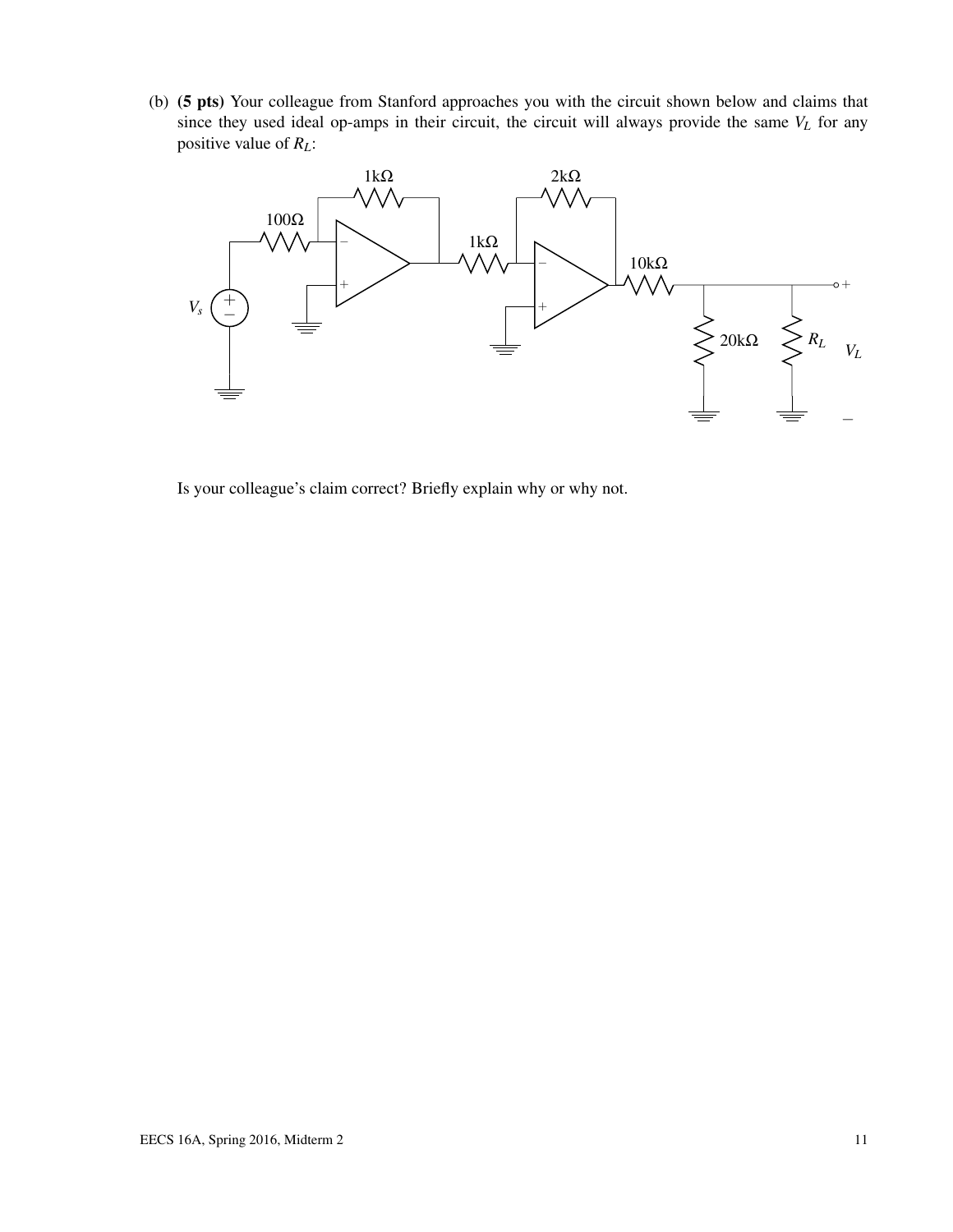#### 8. IoTatron (13 pts)

You are an engineer who has designed a new device called the "IoTatron" that has three electrical contacts. It has a symbol and an equivalent circuit that are pictured below. *Reminder*: A dependent current source acts just like a normal current source, but (in this case) with the value of the current being set by a control voltage.



(a) (4 pts) For an IoTatron with an externally applied voltage of *Vin* as shown below, write an equation for *Vout* in terms of *Vin*, *gm*, and *R*0.

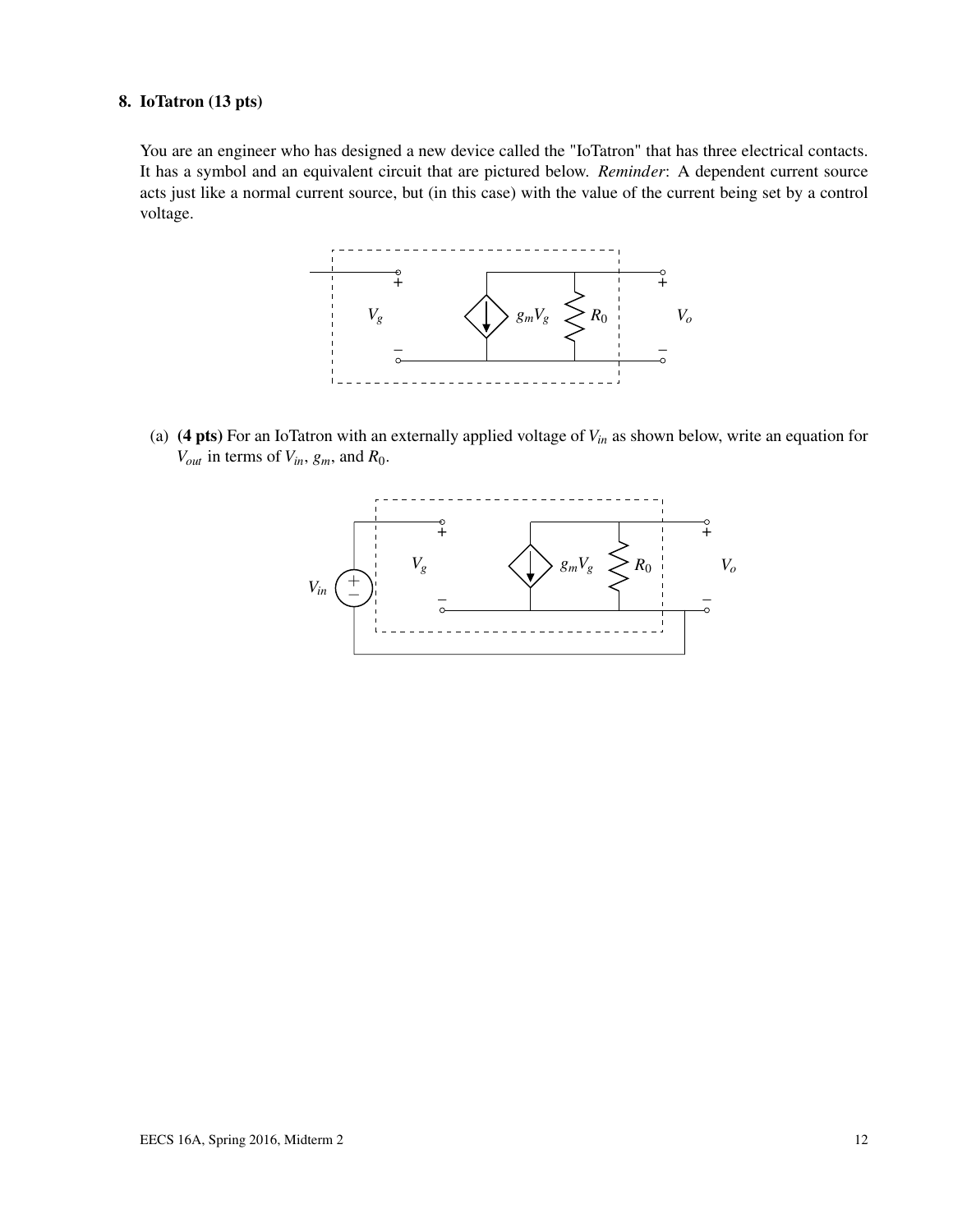(b) (4 pts) You have an IoTatron with  $R<sub>o</sub> = \infty$ , and have connected it in the circuit pictured below (note that  $R_o$  has been removed since it is now an open-circuit). Solve for  $V_c$  in terms of  $g_m$  and  $I_{in}$ .



(c) (5 pts) You attach another IoTatron with  $R_o = \infty$  to the one in part (b), but this one also has a finite  $R_L$ , resulting in the circuit shown below. Solve for  $I_L$  in terms of  $g_m$ ,  $I_{in}$ , and  $R_L$ .

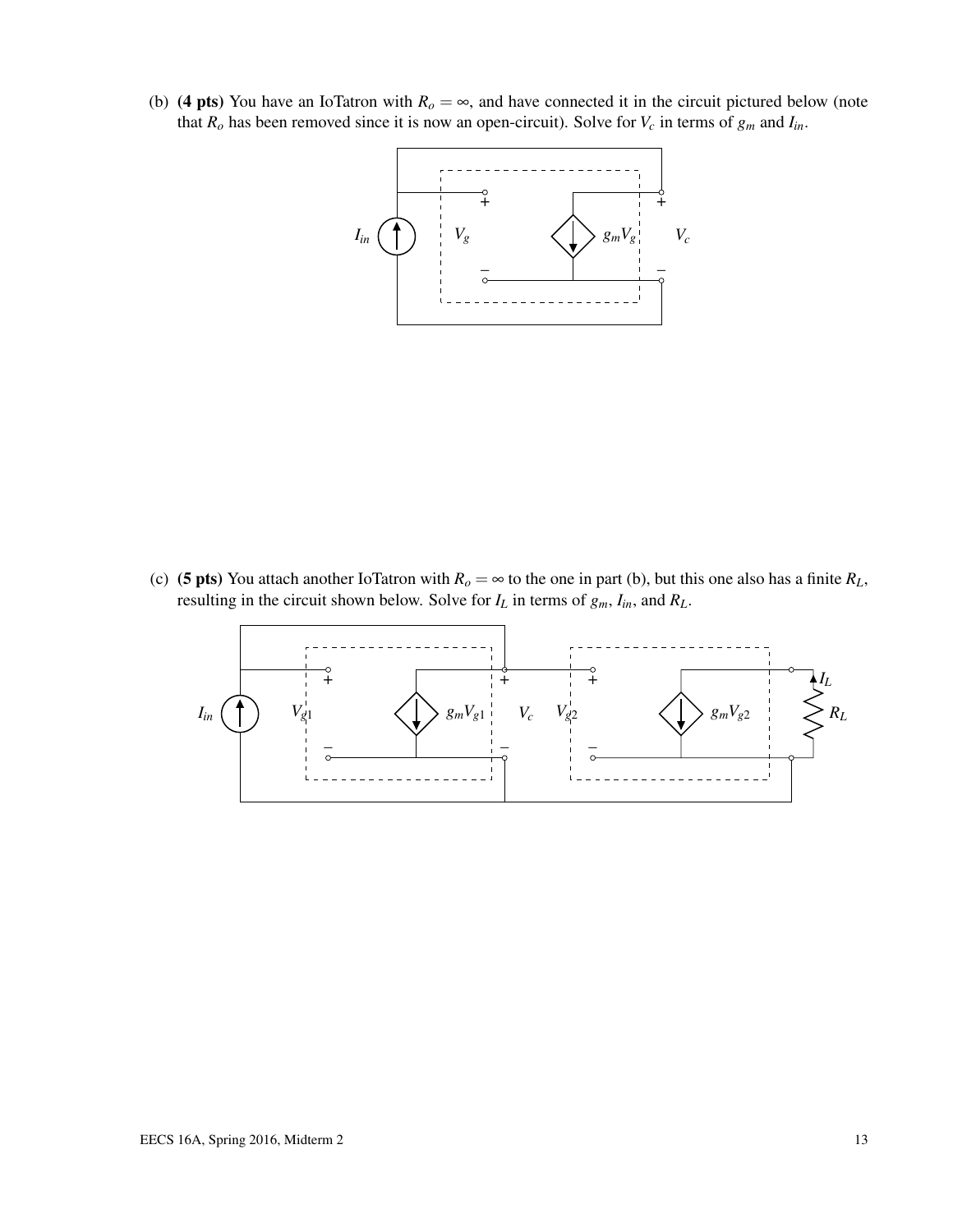#### 9. Fruity Fred (12 pts + BONUS 10 pts)

Fruity Fred just got back from Berkeley Bowl with a bunch of mangoes, pineapples, and coconuts. He wants to sort his mangoes in order of weight, so he decides to use his knowledge from EE 16A to build a scale.

He finds two identical bars of material ( $M_1$  and  $M_2$ ) of length  $L$  (meters) and cross-sectional area  $A$  (meters<sup>2</sup>), which are made of a material with resistivity  $\rho$ . He knows that the length of these bars decreases by *k* meters per Newton of force applied, while the cross-sectional area remains constant.

He builds his scale as shown below, where the top of the bars are connected with an ideal electrical wire. The left side of the diagram shows the scale at rest (with no object placed on it), and the right side shows it when the applied force is *F* (Newtons), causing the length to decrease by *kF* meters. Fred's mangoes are not very heavy, so  $L \gg kF$ .



(a) (4 pts) Let  $R_{AB}$  be the resistance between nodes A and B. Write an expression for  $R_{AB}$  as a function of A, L,  $\rho$ , F, and k.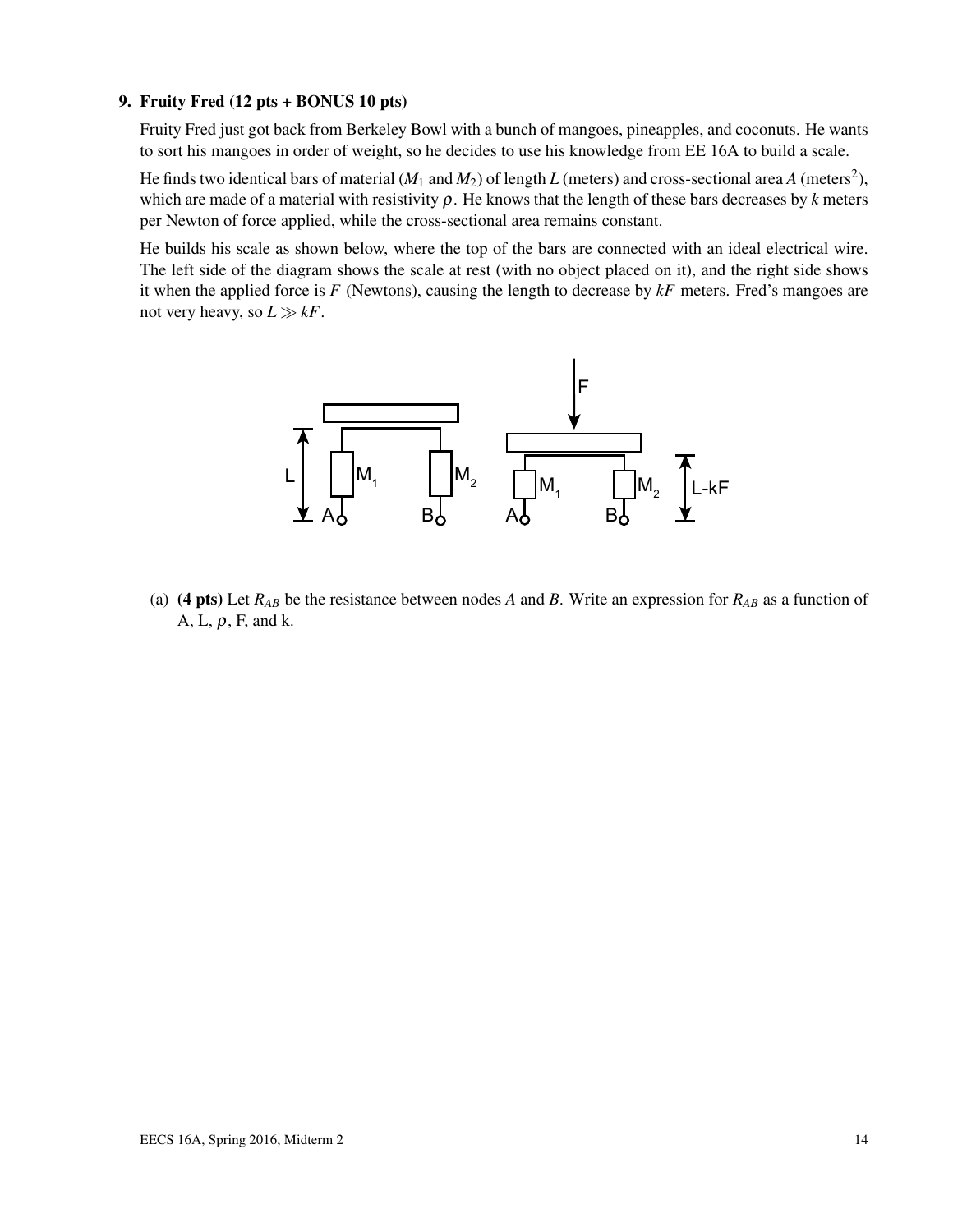(b) (8 pts) Fred's scale design is such that the resistance *RAB* changes depending on how much weight is placed on it. However, he really wants to measure a voltage rather than a resistance.

Design a circuit for Fred with an output voltage  $V_{out} = -\alpha R_{AB}$ , where  $\alpha > 0$  is a constant with units *V*  $\frac{V}{\Omega}$ . Your circuit should include  $R_{AB}$ , and **you may use any number of voltage sources, resistors, and** op amps in your design. Be sure to label your components and provide an expression relating their value to  $\alpha$ .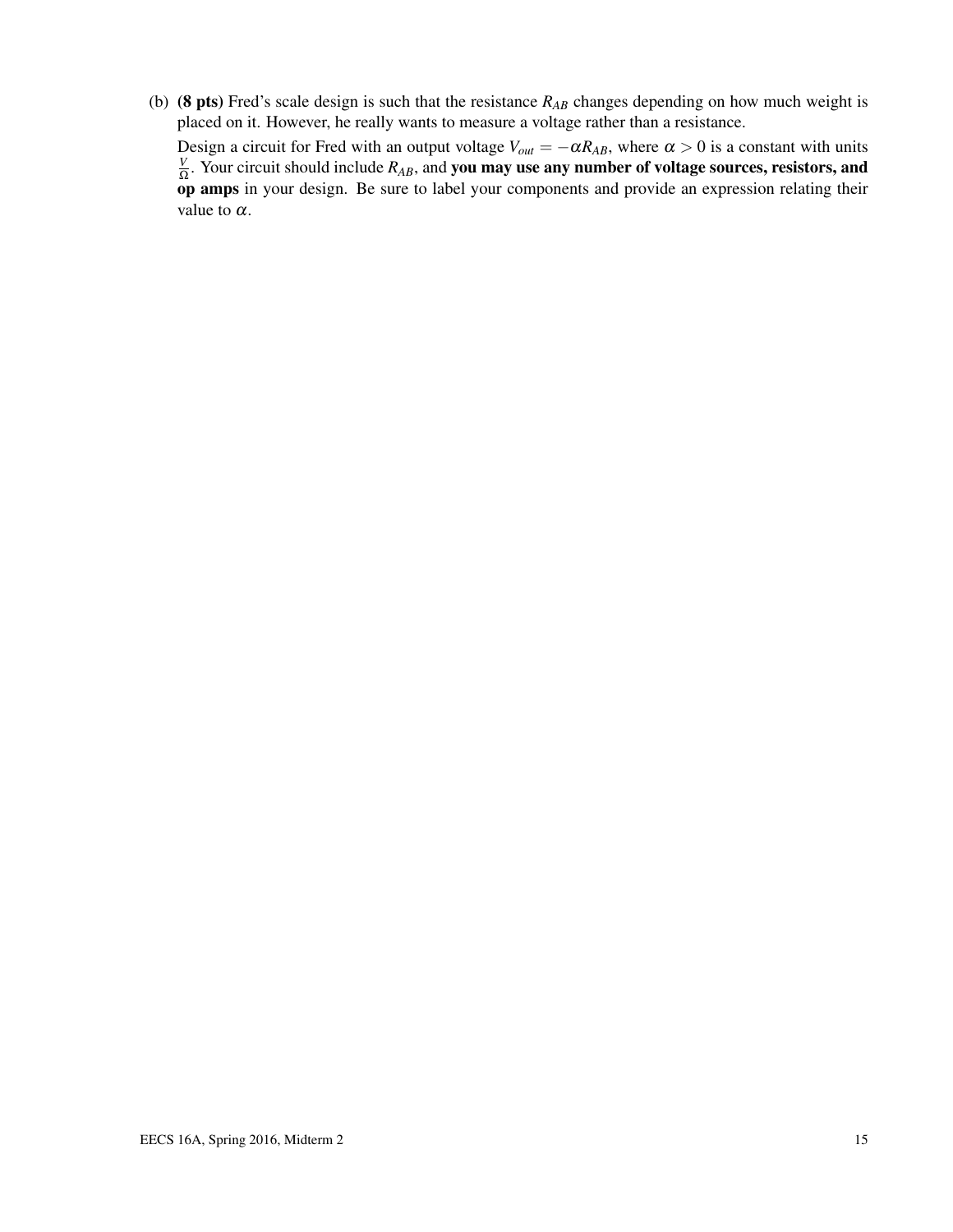(c) (BONUS: 10 pts) Fruity Fred is rather fickle and now wants a circuit whose output voltage is directly proportional to the force *F* applied on the scale.

Using only voltage sources, resistors, and op amps, design a circuit such that  $V_{out} = \beta F$ , where  $\beta > 0$ is a constant of your choice with units  $\frac{V}{N_{\text{ewton}}}$ . Choose and label values for the components such that  $\beta = 1 \frac{V}{N_{\text{ewton}}}$ . *(Hint: you can do this by extending your circuit from the previous question.)*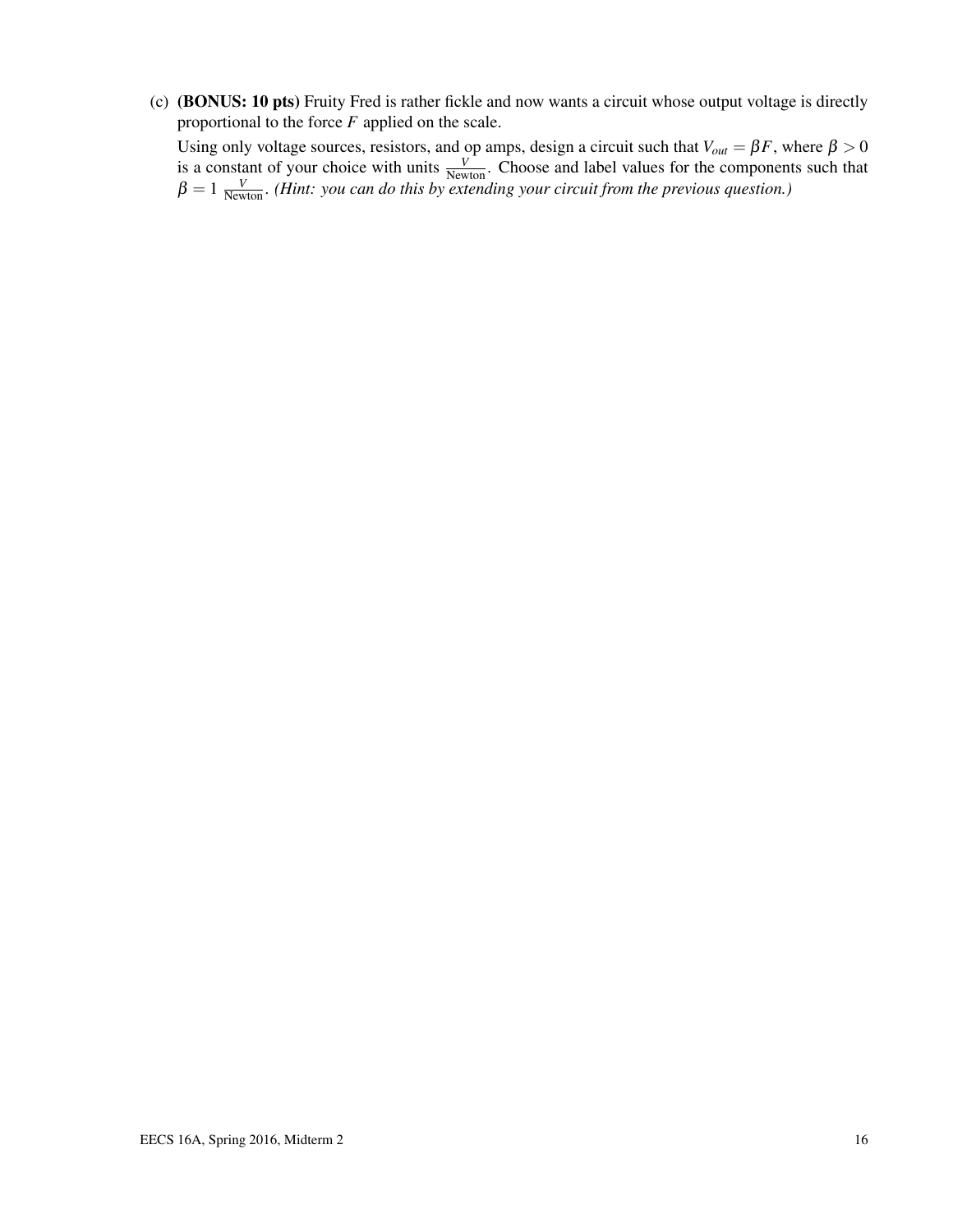#### 10. Spinning Cs (18 pts + BONUS 10 pts)

In this problem, we'll examine a stylized version of a 1D MEMS (Micro-Electro-Mechanical System) gyroscope whose side view is shown below. It consists of a free-spinning non-conductive cylinder in the center with thickness *h* and radius *r*. An arched conductive plate is attached to this cylinder, and there is a fixed (i.e., not rotating) arched conducting plate a small distance *d* away. Note that air (with a dielectric constant of  $\varepsilon_0$ ) separates the two conducting plates.



For the following problems, define  $C_g$  as the effective capacitance between  $T_1$  and  $T_2$ . You can model the capacitors here as parallel plate capacitors. You can also assume that  $R \gg d$ , so that the difference in surface area between the outer and inner plates is negligible. Ignore any capacitance that is not due to direct overlap between the plates (i.e., no fringing capacitance).

Since the outer plate is stationary while the cylinder is free to rotate, when the device turns, the inner and outer plates change alignment, thus changing the capacitance  $(C_g)$ . For example, when the inner and outter plates are completely misaligned (as shown in the figure below with a top view of the gyroscope),  $C_g = 0$ .

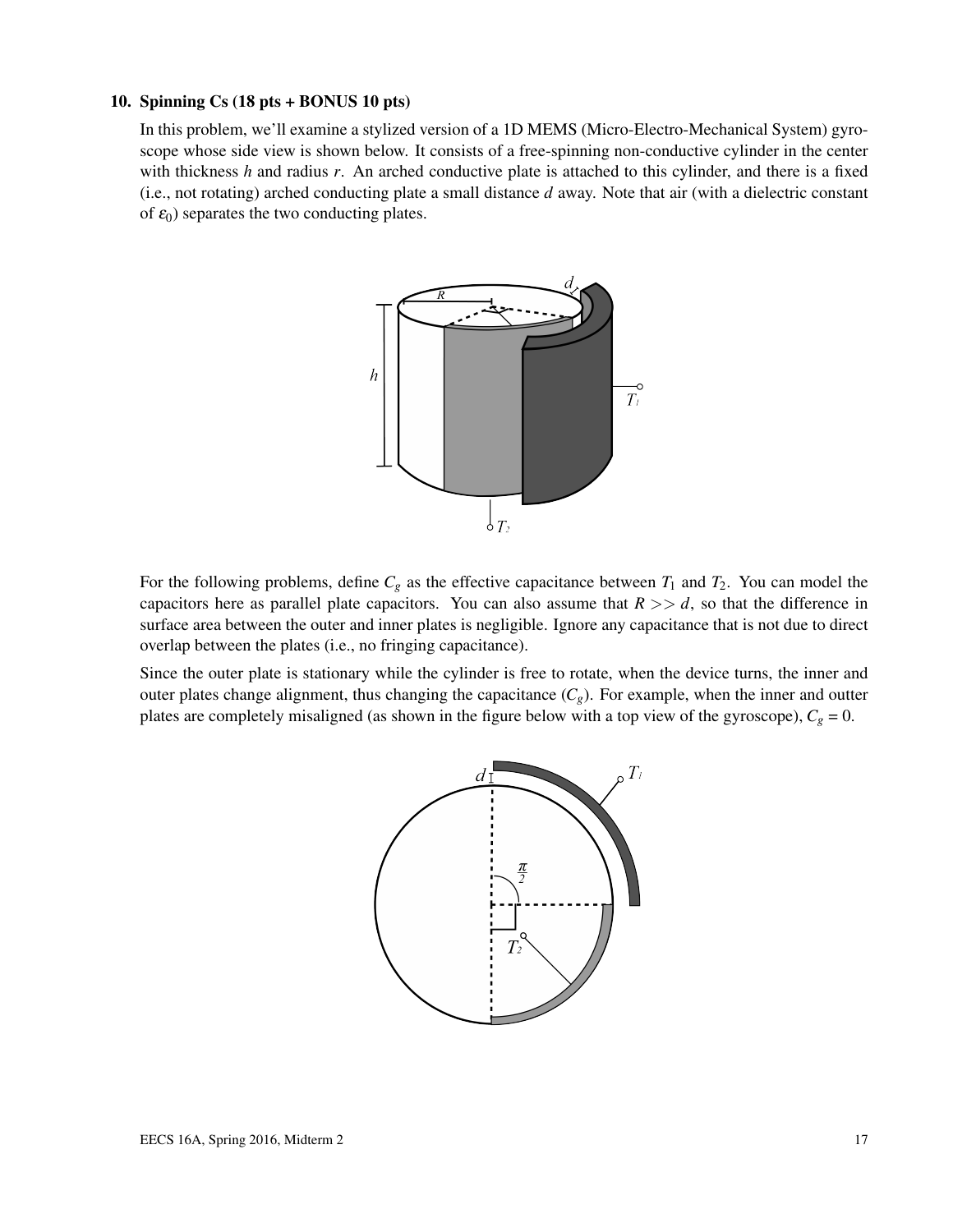(a) (4 pts) The overlapping area between  $T_1$  and  $T_2$  is  $R\theta h$ , where  $\theta$  is the angle of overlap in radians. Given that the conductive strips cover  $\frac{1}{4}$  of the cylinder, what is the value of  $C_g$  as a function of  $\varepsilon_0$ ,  $R$ , *h*, and *d* for the configuration shown below where  $\theta = \frac{\pi}{4}$ ?

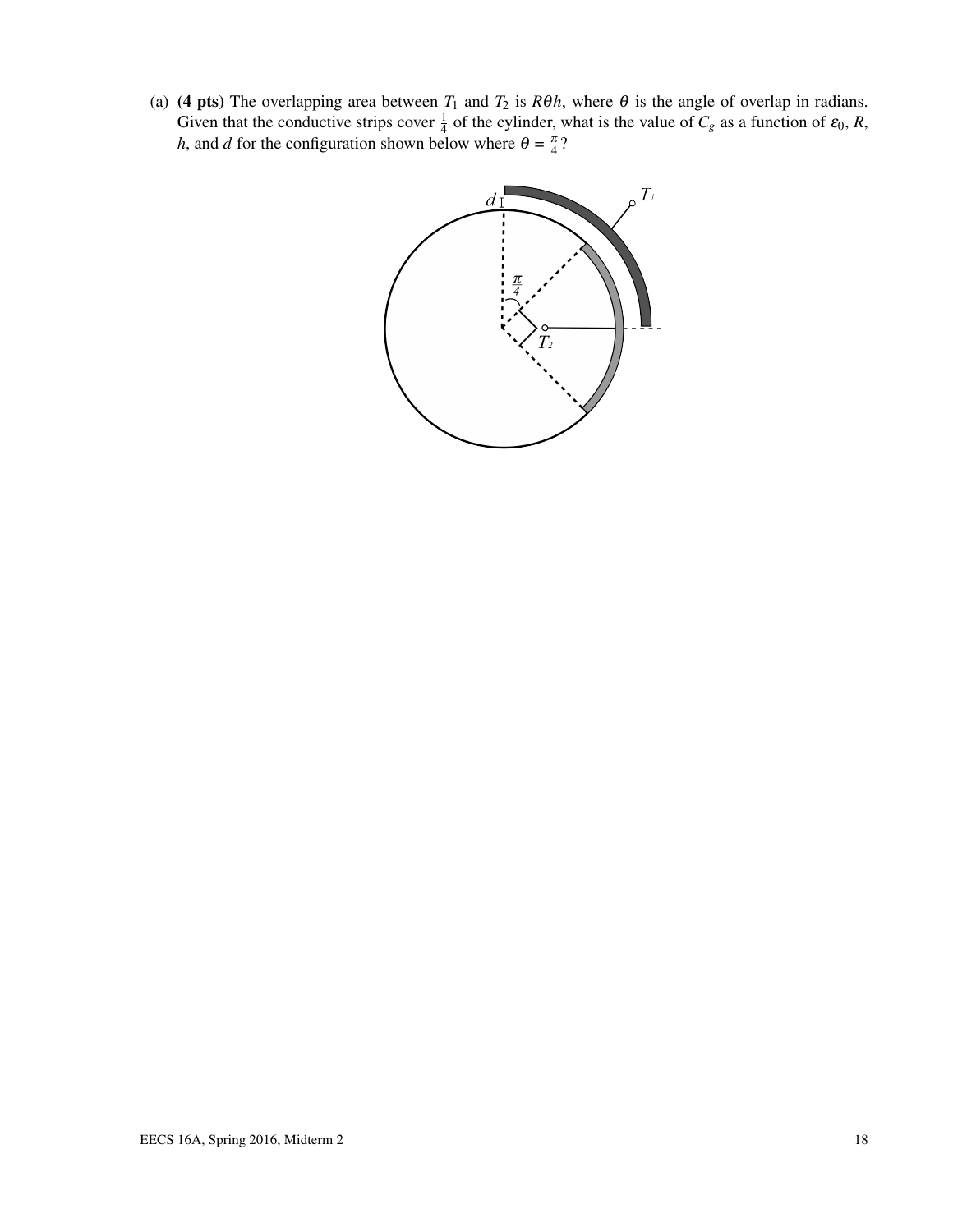(b) (4 pts) Consider  $\phi$  as the clockwise angle change in radians from the starting position shown in part(a), as shown below. Assuming your anwer to part (a) was that  $C_g = C_{g,nom}$ , write an equation for  $C_g$  as a function of  $\phi$  and  $C_{g,nom}$ .

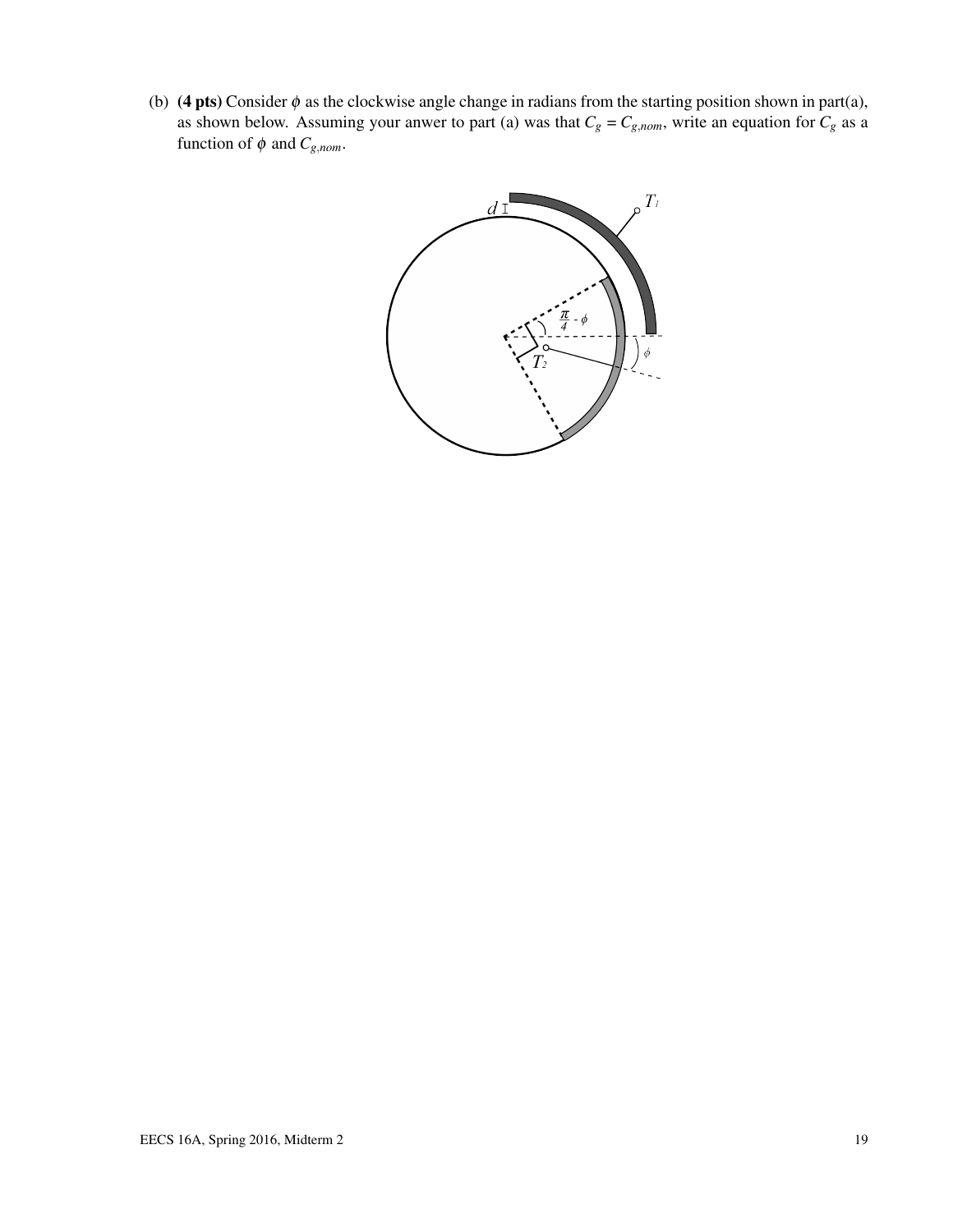(c) (5 pts) Now let's design some circuits that use the value of  $C_g$  to extract some information about the gyroscope's rotation (i.e., the current value of  $\phi$ ). Using any combination of ideal circuit elements *except* for current sources, design a circuit that connects to  $T_1$  and  $T_2$ , and that outputs a voltage that decreases in magnitude as the gyroscope cylinder rotates clockwise (i.e., as  $\phi$  increases). You can assume that  $-\frac{\pi}{4} \leq \phi \leq \frac{\pi}{4}$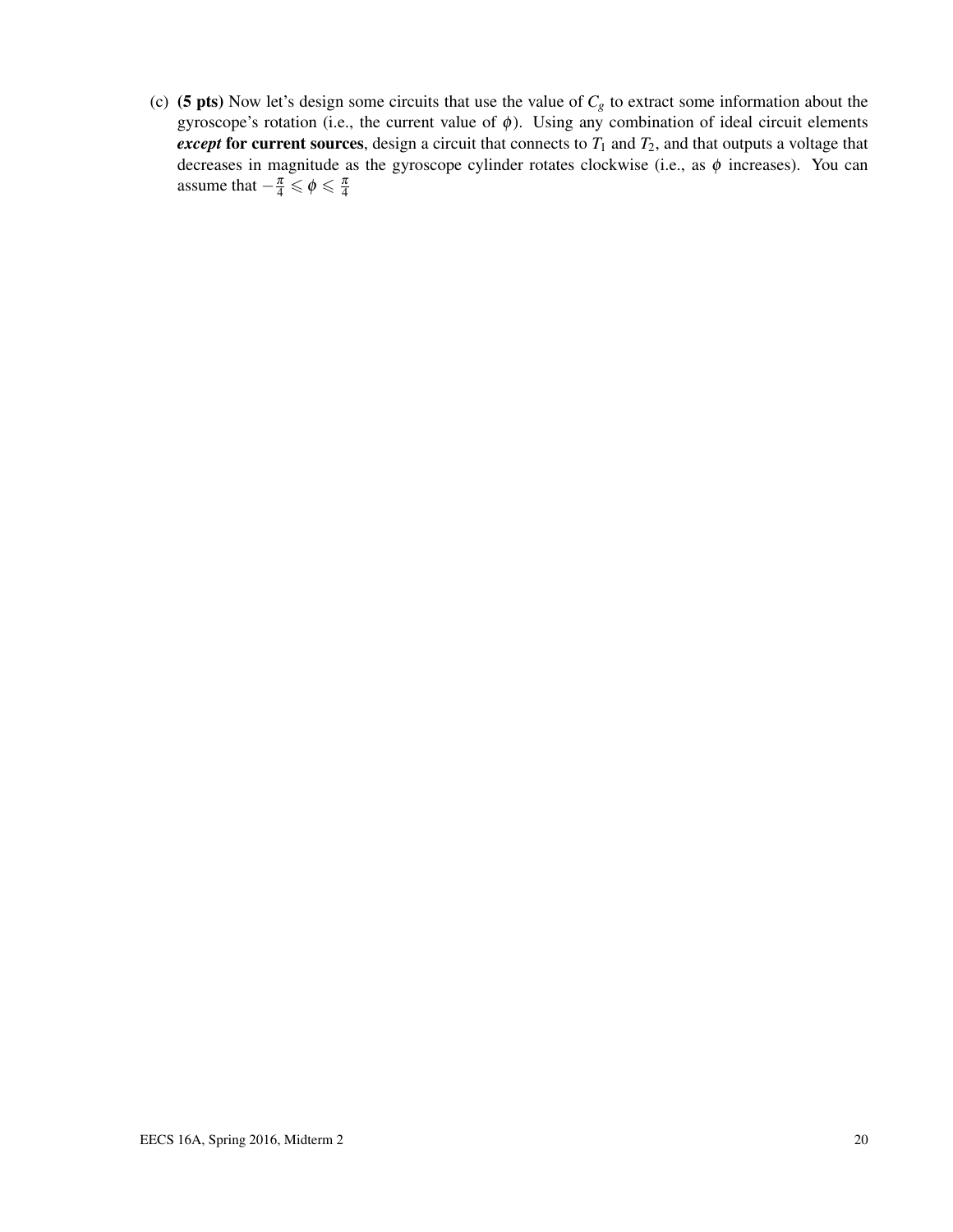(d) (**5 pts**) Assuming your design from part (c) produces a  $V_{sensor} = (0.5 - \frac{\phi}{\pi})$  $(\frac{\varphi}{\pi})$  \* 1V, design a new circuit that takes this *Vsensor* as an input and that outputs 5*V* if the cylinder rotates counterclockwise from the initial position (i.e.,  $\phi \le 0$ ), and  $-5V$  if it rotates clockwise (i.e.,  $\phi > 0$ ).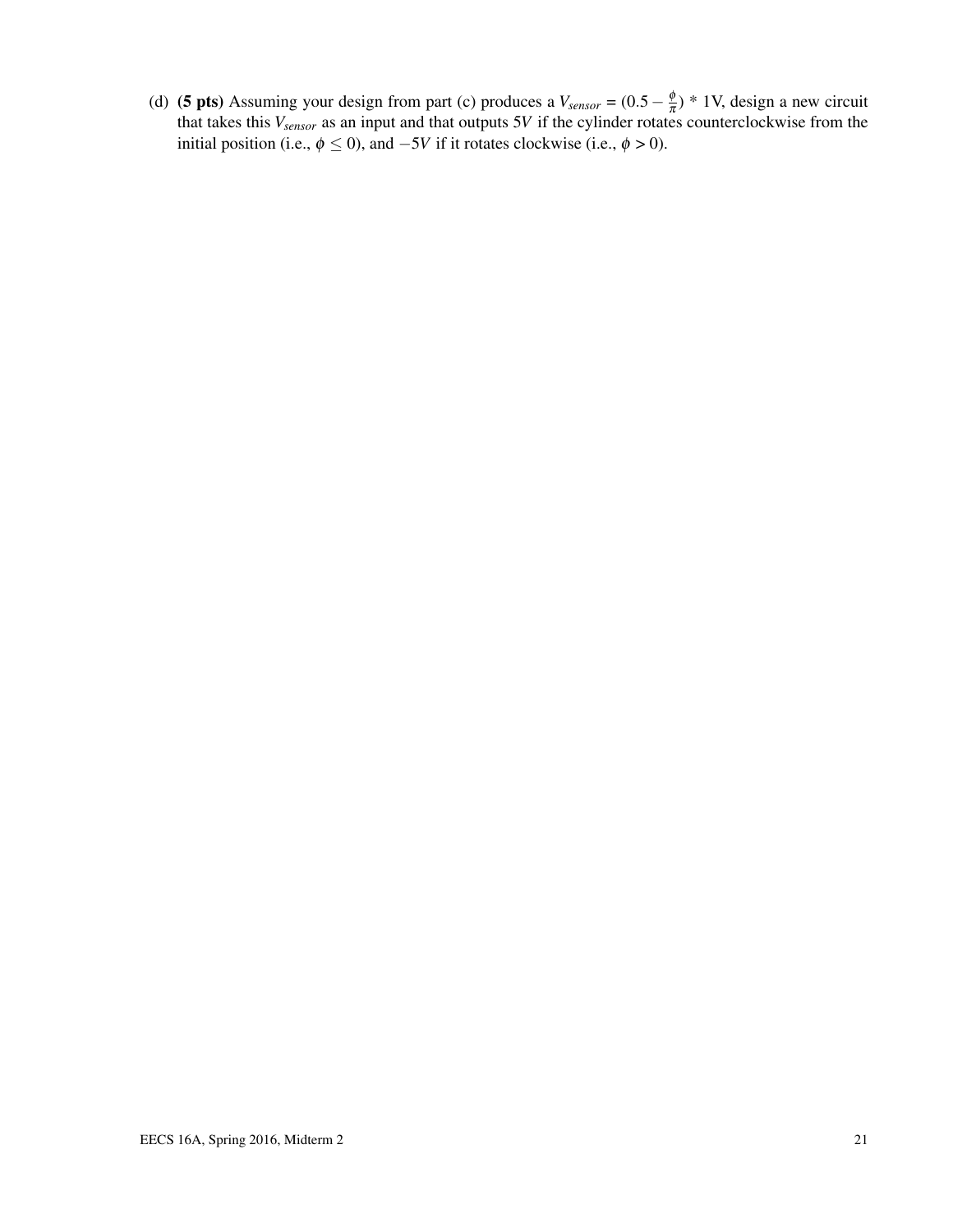(e) (BONUS: 10 pts) Instead of letting the cylinder rotate freely, let's connect it to a voltage-controlled motor that tries to keep the cylinder in its original orientation. The motor applies a torque clockwise if fed a positive voltage relative to ground, and applies a torque counterclockwise if fed a negative voltage relative to ground. At the original position, the motor should have 0V applied to it. In order for the motor not to apply more torque than necessary, the magnitude of the input voltage to the motor should only increase as the cylinder gets further from the original position.

In this problem, model the motor as a  $10\Omega$  resistor. Design a circuit that drives the motor as described in order to keep the cylinder in the original orientation. You may re-use your design from part(c), but you will not receive full credit for this sub-part if the re-used design from (c) is incorrect.